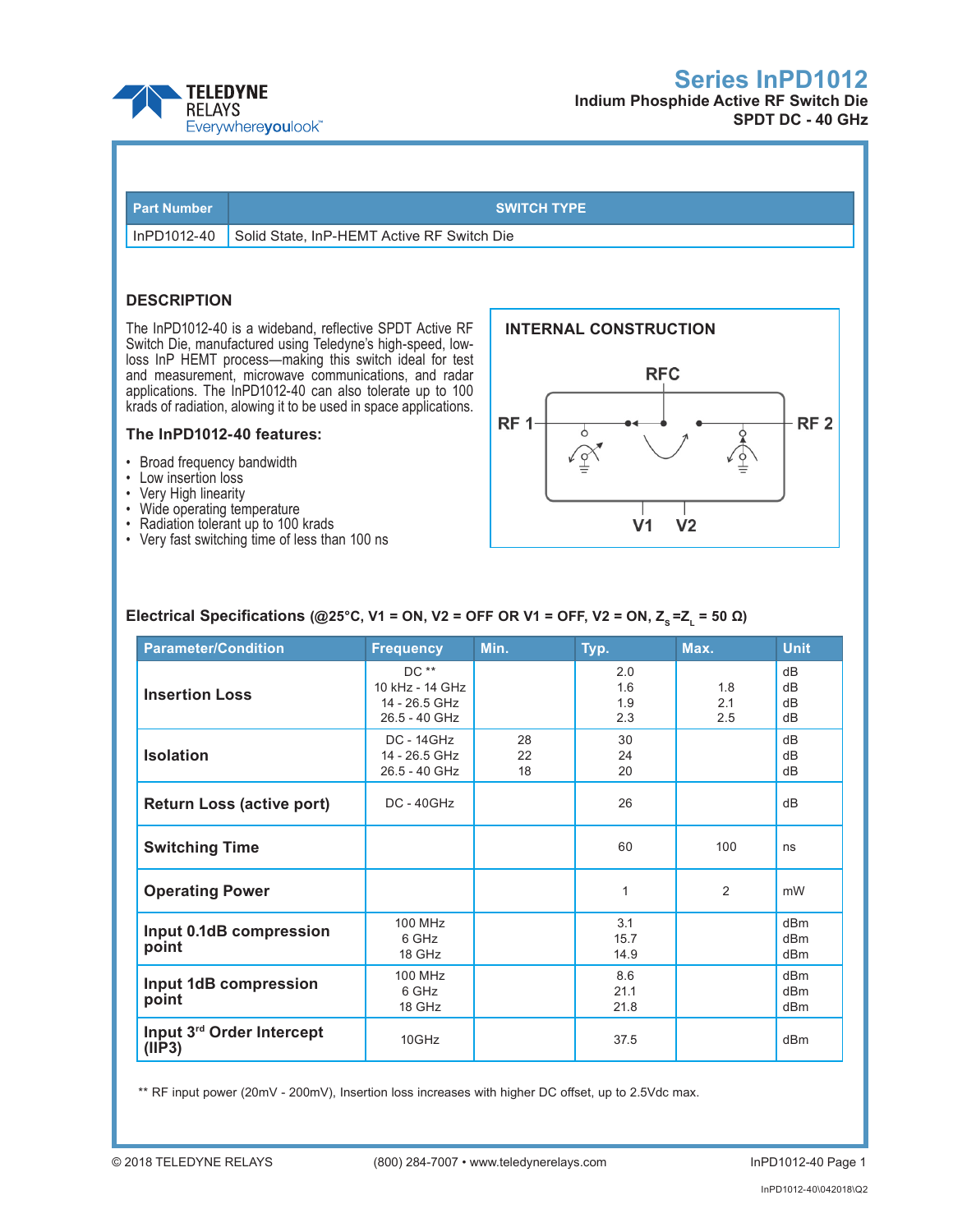

**Indium Phosphide Active RF Switch Die SPDT DC - 40 GHz**



InPD1012-40 Page 2 SPECIFICATIONS ARE SUBJECT TO CHANGE WITHOUT NOTICE © 2018 TELEDYNE RELAYS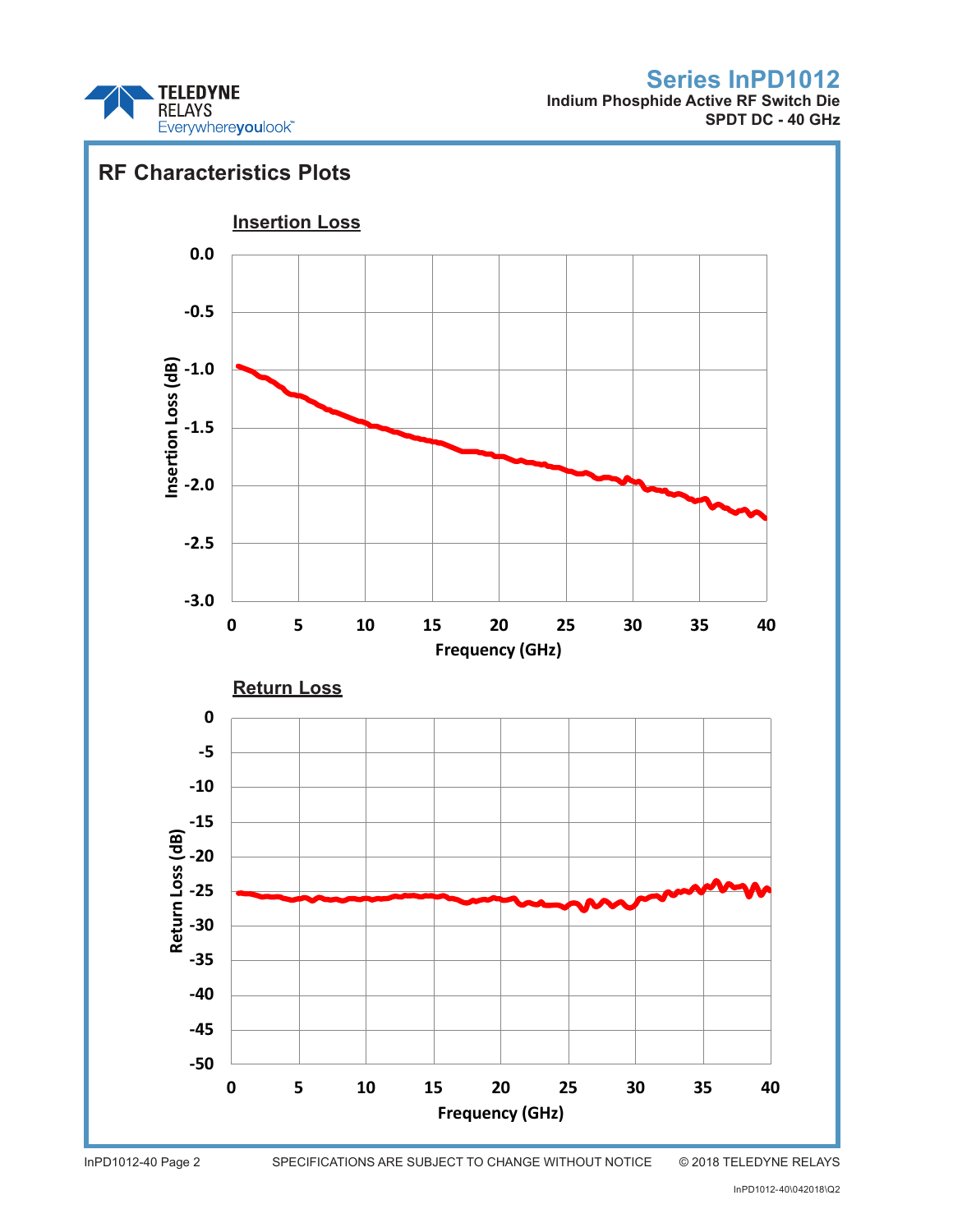

**Indium Phosphide Active RF Switch Die SPDT DC - 40 GHz**



## **Physical Specifications**

| <b>Parameter</b>                                                 | Min.      | Typ.      | Max.      | <b>Unit</b> |
|------------------------------------------------------------------|-----------|-----------|-----------|-------------|
| Die Size, Singulated (x,y)<br>maximum tolerance = $\pm 10 \mu$ m | 820 x 950 | 830 x 960 | 840 x 970 | µm          |
| <b>Wafer Thickness</b>                                           | 615       | 625       | 635       | µm          |
| <b>Bump Pitch</b>                                                | 150       |           |           | µm          |
| <b>Bump Height</b>                                               | 50        | 60        | 70        | µm          |
| <b>Bump Diameter</b>                                             |           | 79        |           | µm          |
| <b>UBM Diameter</b>                                              | 65        | 69        | 74        | μm          |

## **Environmental Specifications**

| <b>Operating Temperature</b><br>Range | -65       | $+125$ | °C |  |
|---------------------------------------|-----------|--------|----|--|
| <b>Storage Temperature</b><br>Range*  | $-65$     | $+125$ | °C |  |
| <b>ESD Sensitivity (HBM)</b>          | Class 1   |        |    |  |
| <b>MSL Sensitivity</b>                | TRD       |        |    |  |
| <b>Radiation Tolerance</b>            | 100 krads |        |    |  |